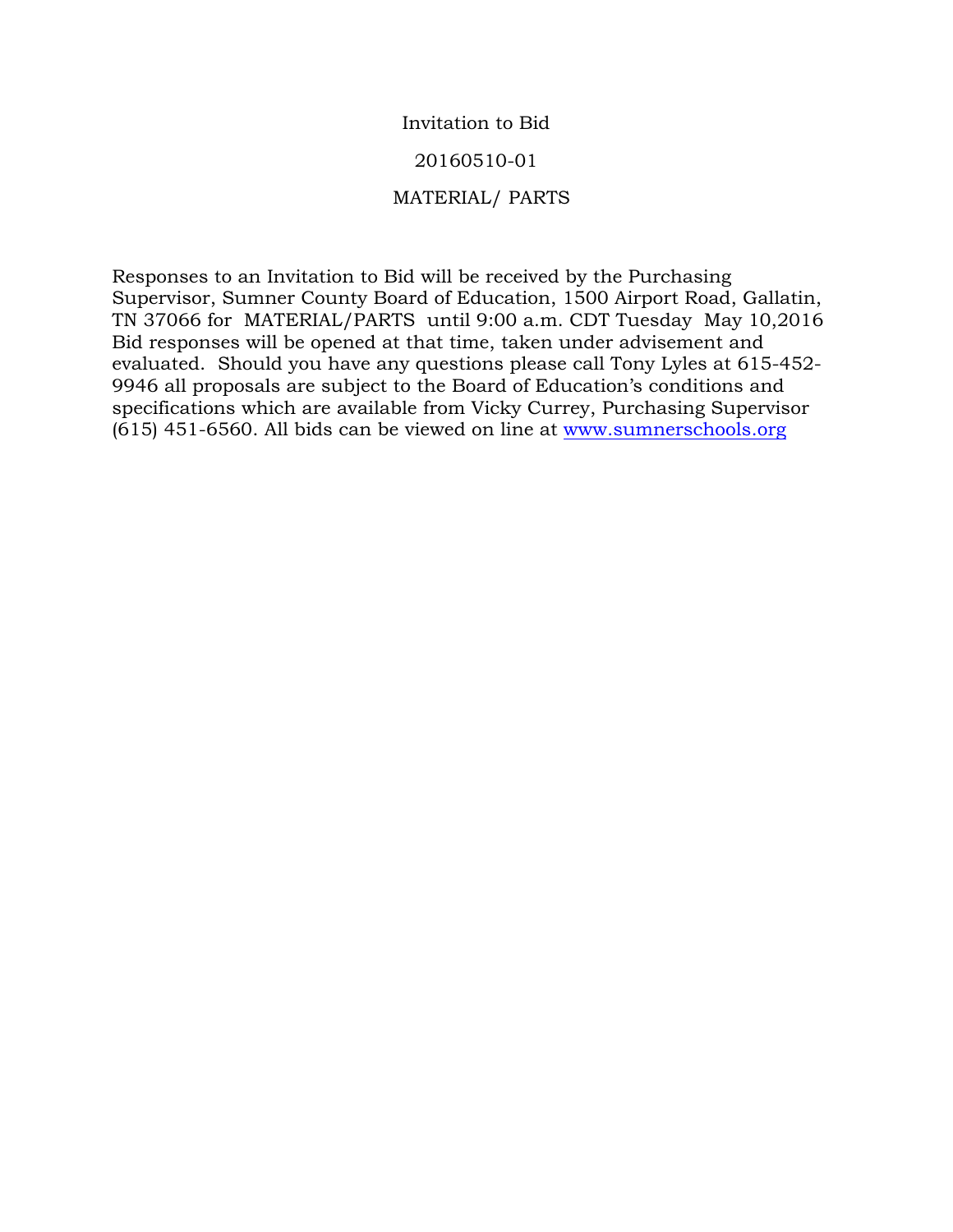#### **NOTICE TO RESPONDENTS**

Responses to an Invitation to Bid will be received by the Purchasing Supervisor in the SUPPORT SERVICE FACILITY CONFERENCE ROOM, Sumner County Board of Education, and 1500 Airport Road Gallatin, TN 37066. They will be received until **9:00 A.M. Local Time May 10,2016** for **20160510-01 MATERIAL/PARTS**, at which time the responses will be opened, taken under advisement and evaluated. *BIDS WILL BE POSTED ON www.sumnerschools.org* 

#### **GENERAL REQUIREMENTS AND CONDITIONS**

-------------------------------------------------------------------------------------------------------------------------------

- 1. The Sumner County Board of Education reserves the right to accept or reject any and/or all responses in whole or in part, and to waive informalities therein.
- 2. Any responses received after the scheduled closing time for the receipt for responses will not be considered.
- 3. If a mistake is discovered after the responses are received, only the Sumner County Board of Education may allow the respondent to withdraw the entire response.
- 4. Partial payments will not be approved unless justification for such payment can be shown. Terms will be net 30 days.
- 5. Payment will not be made until the said **MATERIAL/PARTS** are inspected and approved as meeting all specifications by persons appointed by the Sumner County Board of Education.
- 6. Responses submitted must be in a sealed envelope and marked on the outside as follows: **RESPONSE: MATERIAL / PARTS DEADLINE: MAY 10, 2016 9:00 a.m.**
- 7. Facsimile responses will not be considered.
- 8. If a successful bidder violates any terms of their bid, the contract, school board policy or any law they may be disqualified from bidding for a period of two years for minor violations or longer for major violations. Bids from disqualified bidders will not be accepted during the period of disqualification.
- 9. Prices quoted on the response (if any) are to be considered firm and binding until the said **MATERIAL/ PARTS** are in the possession of the Sumner County Board of Education.
- 10. No purchase or contract is authorized or valid until the issuance of a Board Purchase Order in accordance with Board Policy. No Board Employee is authorized to purchase equipment, supplies or services prior to the issuance of such a Purchase Order.
- 11. Any deviation from these stated terms, specifications and conditions must be coordinated with and approved in writing by the Purchasing Supervisor, Vicky Currey (615) 451-6560.
- 12. All bids that exceed \$25,000 must have the Company Name, License Number, and Expiration Date thereof and License Classification of Contractor listed on outside of sealed envelope. As required by State of Tennessee Code Annotated 62-6-119.
- 13. The awarded bidder will be required to post a performance and payment bond in the amount of 25% of the contract price if it exceeds \$100,000 as stated by State of Tennessee Code Annotated 12-4-201.
- 14. If the project cost in excess of \$25,000 a performance bond must be secured by the requesting party in an amount equal to the market improvement value.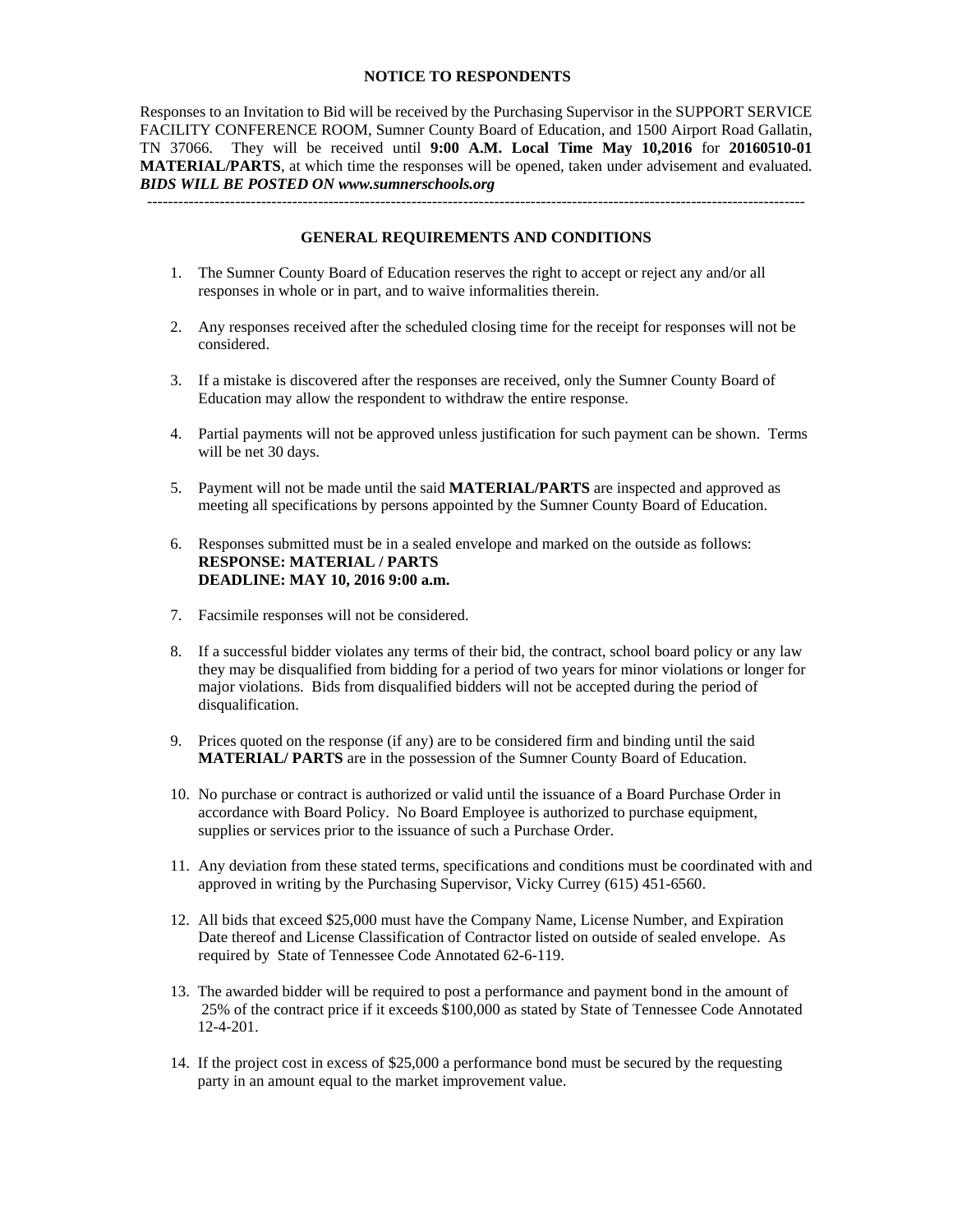# **BID SHEET GENERAL /EQUAL OR EQUIVELENT TO MATERIAL /PARTS**

| <b>ITEM</b>                                    | <b>QUANTITY</b> | <b>BID PRICE</b> |
|------------------------------------------------|-----------------|------------------|
|                                                |                 |                  |
| <b>CLOSET AUGER BAG</b><br>1.                  | 6               |                  |
| 4" CLOG CHOPPER Cat #4CG<br>2.                 | 5               |                  |
| 2" CLOG CHOPPER CAT # 2CG<br>3.                | 5               |                  |
| 1 1/2 " CLOG CHOPPER Cat # 2 1/2 cg<br>4.      | 5               |                  |
| 2 1/2 CLOG CHOPPER CAT # 2 1/2 CG<br>5.        | 5               |                  |
| 1" CLOG CHOPPER CAT # 1CG<br>6.                | 5               |                  |
| 3" CLOG CHOPPER CAT # 3GC<br>7.                | 5               |                  |
| 8. CABLE FEEDING TOOL CF                       | 5               |                  |
| <b>EXPANSION CUTTER 3-6KDEC</b><br>9.          | 5               |                  |
| 10. SELF ADJUSTING BLADES 4-6.SAE              | 5               |                  |
| 11. SMALL FLEX LEADER LE-1 13" FLEXIBLE LEADER | 5               |                  |
| 12. LARGE FLEX LEADER LE-2 33" FLEXIBLE LEADER | 5               |                  |
| 13. FLEX LEADER LE-3 26" FLEXIBLE LEADER       | 5               |                  |
| 14. MAXI-ROOTER 3/4 X100 PRMX-A                | 5               |                  |
|                                                |                 |                  |
|                                                |                 |                  |
|                                                |                 |                  |
|                                                |                 |                  |
|                                                |                 |                  |
|                                                |                 |                  |
|                                                |                 |                  |
|                                                |                 |                  |
| Company Name:                                  |                 |                  |
|                                                |                 |                  |
| Address:                                       |                 |                  |
|                                                |                 |                  |
|                                                |                 |                  |
|                                                |                 |                  |
| Phone:                                         |                 |                  |
|                                                |                 |                  |
| Email address:                                 |                 |                  |
|                                                |                 |                  |
|                                                |                 |                  |
|                                                |                 |                  |
| Signature of Authorized Company Representative |                 | Date             |
|                                                |                 |                  |
|                                                |                 |                  |
| Diriched                                       |                 |                  |

Printed Name